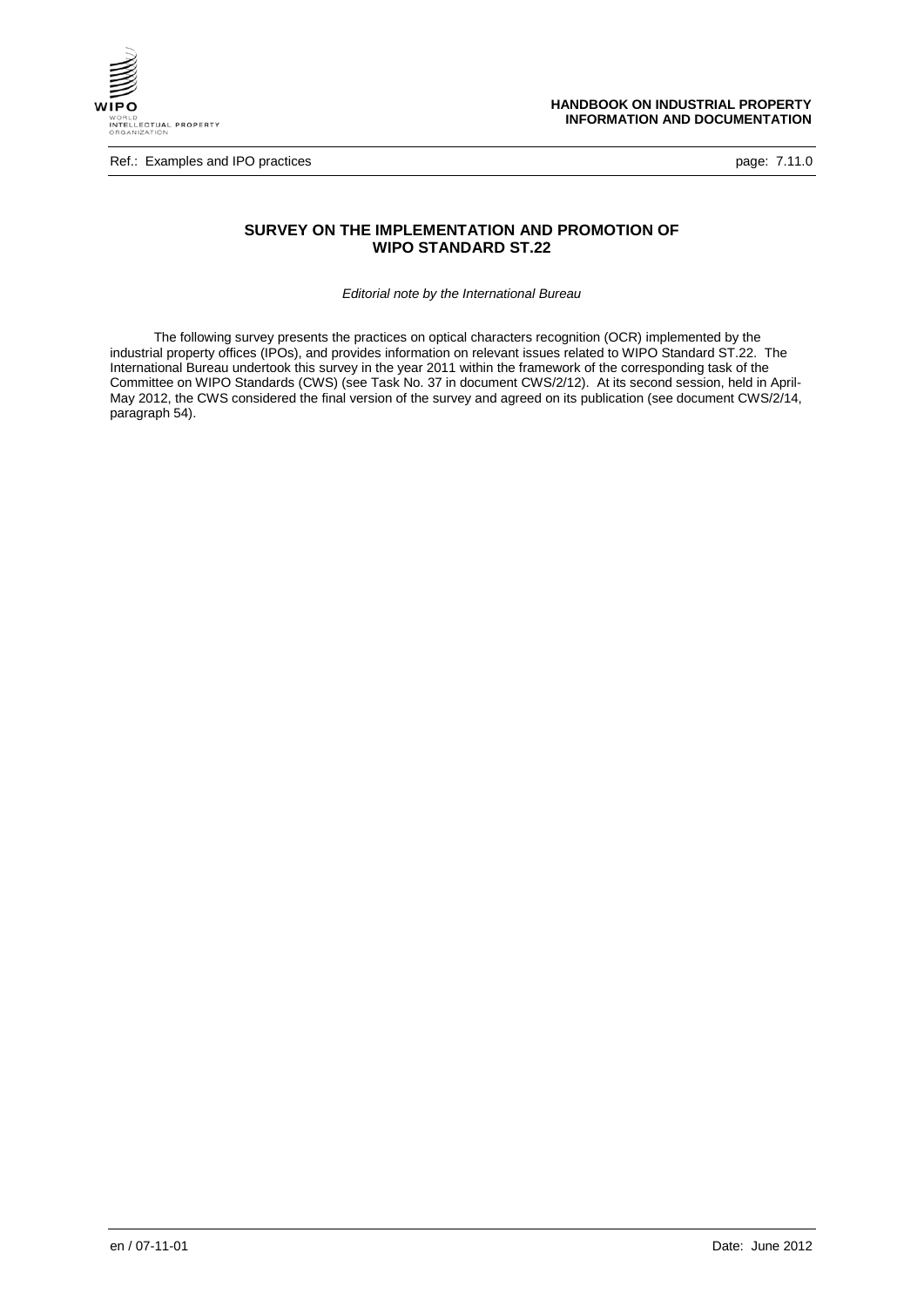

Ref.: Examples and IPO practices **page: 7.11.1** 

# **SURVEY ON THE IMPLEMENTATION AND PROMOTION OF WIPO STANDARD ST.22**

*Survey results presented to the Committee on WIPO Standards (CWS) at its second session in April-May 2012*

### INTRODUCTION

1. The present survey was conducted in 2011 on the basis of the questionnaire approved by the Standards and Documentation Working Group (SDWG) in October 2009 within the framework of the revision of WIPO Standard ST.22 adopted in November 2008. (See Task No. 37 in the Annex to document CWS/1/9 and paragraph 52 of CWS/1/10 Prov.)

2. The questionnaire addressed issues concerning WIPO Standard ST.22 (Recommendation for the authoring of patent applications for the purpose of facilitating optical character recognition (OCR)) and patent applications submitted on paper or submitted electronically (e-filed) but having the text body of the application submitted in image form (e.g., PDF or TIFF images), as well as questions on OCR practices of Industrial Property Offices (IPOs).

3. The following 30 Offices participated in the Survey:

| AT        | Austria        | IT        | Italy                                            |
|-----------|----------------|-----------|--------------------------------------------------|
| AU        | Australia      | JP        | Japan                                            |
| BR.       | Brazil         | KR.       | Republic of Korea                                |
| BY        | <b>Belarus</b> | KZ        | Kazakhstan                                       |
| <b>CN</b> | China          | LТ        | Lithuania                                        |
| CR.       | Costa Rica     | MD.       | Republic of Moldova                              |
| CZ.       | Czech Republic | PL.       | Poland                                           |
| DE        | Germany        | RU        | <b>Russian Federation</b>                        |
| <b>DK</b> | <b>Denmark</b> | <b>SA</b> | Saudi Arabia                                     |
| ES        | Spain          | <b>SE</b> | Sweden                                           |
| GB        | United Kingdom | SK        | Slovakia                                         |
| HR.       | Croatia        | UA        | Ukraine                                          |
| HU        | Hungary        | US.       | United States of America                         |
| IE        | Ireland        | <b>WO</b> | World Intellectual Property                      |
| IL        | Israel         |           | Organization (WIPO) (International<br>Bureau of) |
| IS        | Iceland        |           |                                                  |

4. The report presents the summary of responses grouped by sections of the questionnaire. Throughout the present document, certain comments have been reworded from the original individual responses for the purpose of abbreviation, clarification, and/or harmonization. Any deviation in meaning from the original comment was not intended.

5. Individual IPO responses are published separately in the original language (the language of the response), along with the automatically collated results, in the WIPO website.

## PATENT FILING

6. The first three questions formed Section 1 of the questionnaire; they focused on the procedure, statistics and format in which patent applications are accepted in IPOs. The answer rate to these questions was 100% (30 offices).

7. All IPOs (30) reported that they accepted patent applications submitted on paper or submitted electronically but having the text body of the application submitted in image form; 17 of them perform OCR on patent applications and 6 of them intend to do so in the future.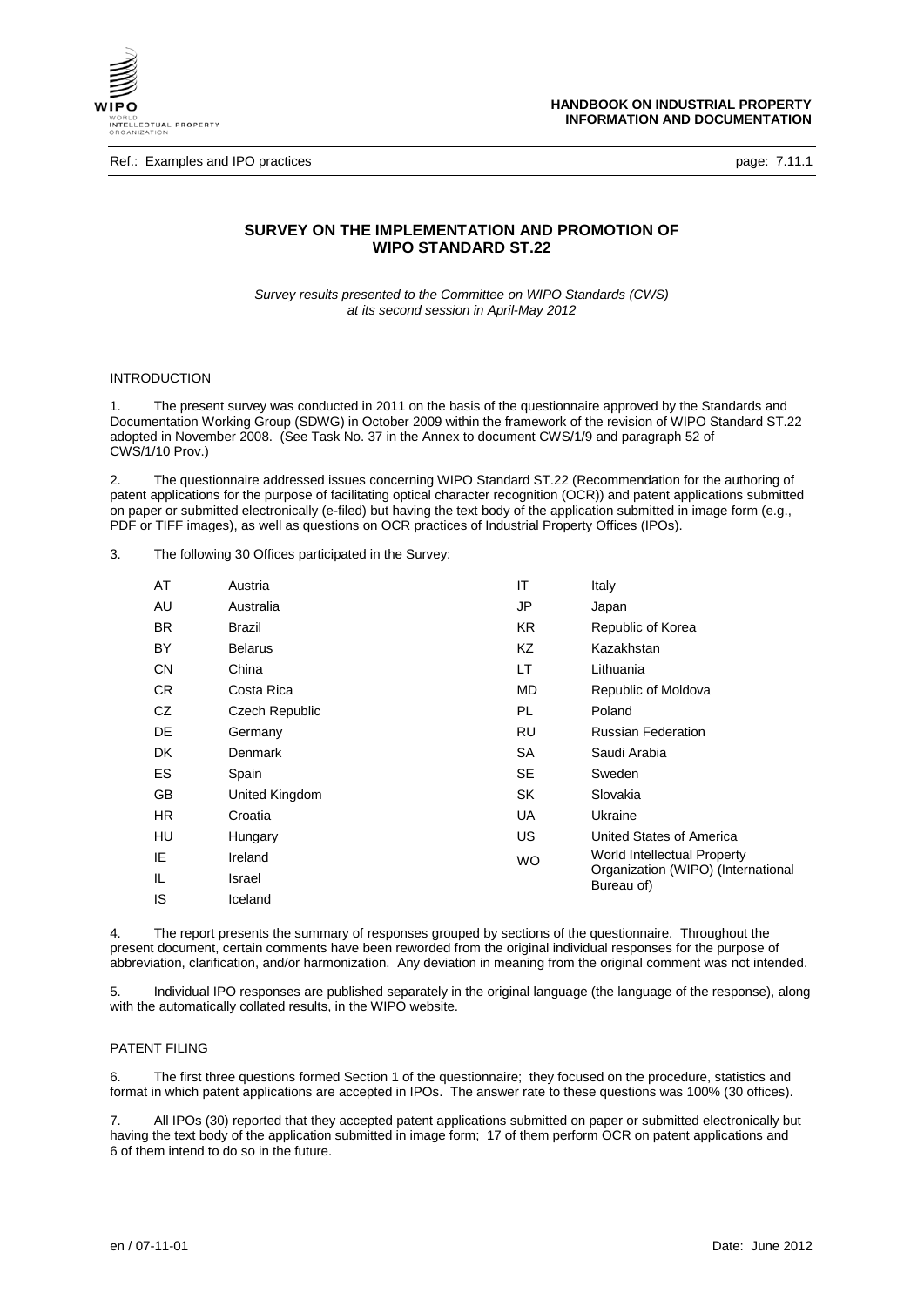

### Ref.: Examples and IPO practices **page: 7.11.2**



8. The graph below shows the distribution of responses on OCR practices in the Offices accepting paper and image format patent applications.

| <b>Option</b>                   | Responses                                                                  |
|---------------------------------|----------------------------------------------------------------------------|
| Perform OCR                     | AT, AU, BY, CN, CZ, DE, ES, GB, HR, HU, KR, KZ, PL, RU, SE, UA,<br>WO (17) |
| Do not OCR, but intend to do so | BR, CR, DK, IL, LT, SK (6)                                                 |
| Do not OCR                      | IE, IS, IT, JP, MD, SA, US (7)                                             |

9. The percentage of paper filings, as reported by IPOs, is widely spread and vary from 2.4 % (JP) to 100% (LT, BR, MD, BY, SA and CR), as well as the percentage of "image-format" filings, which vary from 0.01% (UA) to 90% (US, DK). At the same time, it should be noted that for the majority of the responding offices (23 out of 30 offices, 77%) the total percentage of such applications (filed on paper or in image format) is 100%, this means that for these IPOs all received applications may be considered as a possible object for OCR.

10. It was reported by 57% of respondents (17 out of 30 offices) that they performed OCR on patent applications, some others (6 out of 30 offices, 20%) intend to do so in the future, the rest 7 offices (23%) do not perform OCR and have no plans to introduce it.

#### PROMOTION AND USE OF WIPO STANDARD ST.22

11. Next four questions (Questions 4 - 7) formed a section related to increasing of public awareness on the recommendations of WIPO Standard ST.22 and encouraging applicants to follow them. The answer rate to these questions was 100% (30 offices).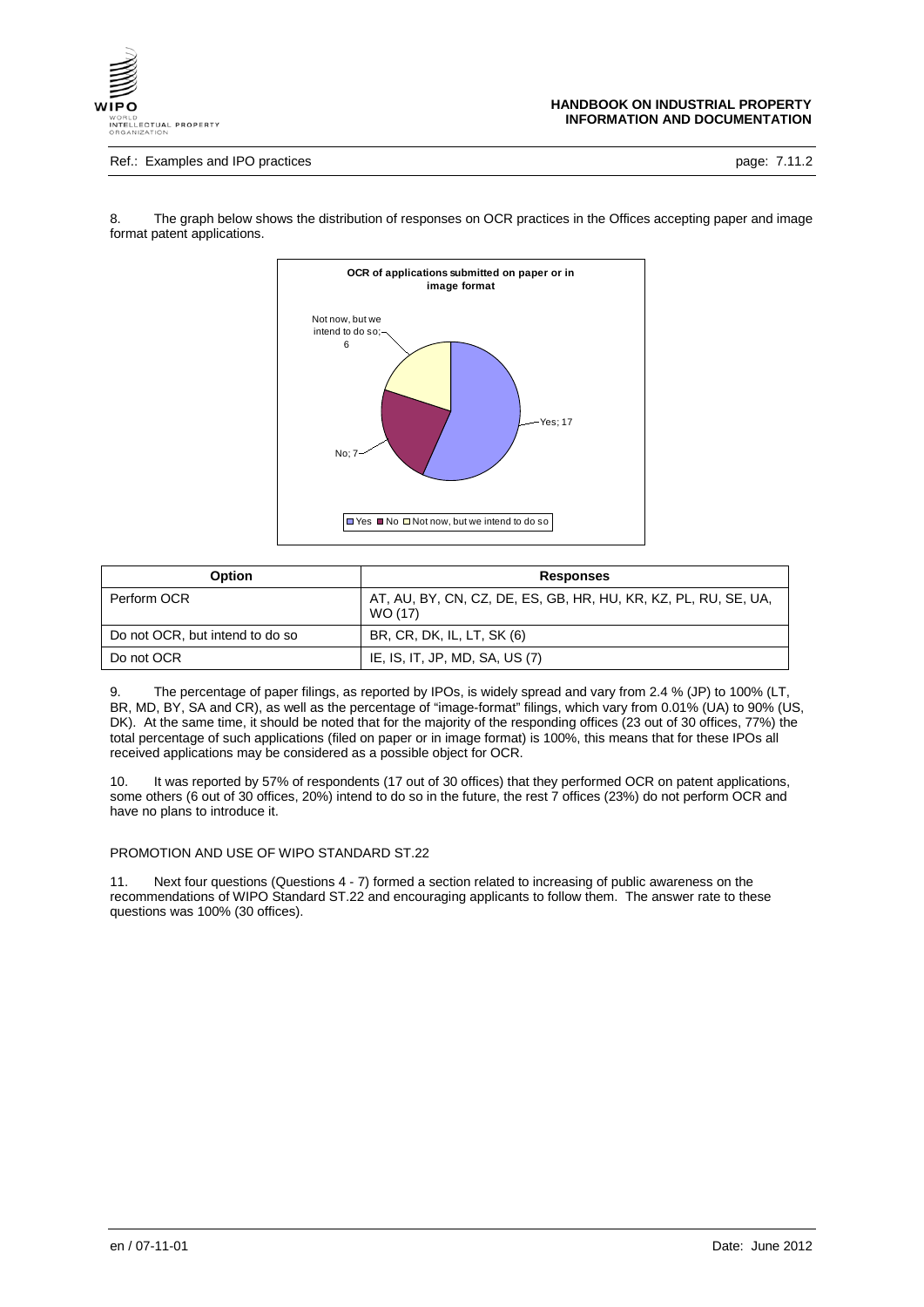

#### Ref.: Examples and IPO practices **page: 7.11.3**

12. Two thirds of IPOs responded that they had adapted filing guidance, which were completely (4 offices) or partially (9 offices) in line with revised recommendations of WIPO Standard ST.22, or that they intended to do so in the future (7 offices). Statistics and distribution of responses are represented on the graph and the table below.



| <b>Option</b>                | <b>Responses</b>                            |  |
|------------------------------|---------------------------------------------|--|
| Yes                          | AU, BY, GB, WO (4)                          |  |
| Partially                    | AT, DE, ES, HU, KR, LT, PL, RU, SA (9)      |  |
| Not now, but intend to do so | BR, HR, IL, IS, IT, SK, UA (7)              |  |
| No                           | CN, CR, CZ, DK, IE, JP, KZ, MD, SE, US (10) |  |

13. Fifty percent of IPOs (15 out of 30 offices) communicated that they had promoted the use of ST.22 recommendations between applicants completely (5 offices) or partially (5 offices) or intended to do so in the future (5 offices). Other half (15 out of 30 offices) do not have such plans. Statistics and distribution of responses are represented on the graph and the table below.



| <b>Option</b>                | <b>Responses</b>                                                |
|------------------------------|-----------------------------------------------------------------|
| Yes                          | AT, AU, BY, GB, WO (5)                                          |
| Partially                    | ES, KR, LT, PL, RU (5)                                          |
| Not now, but intend to do so | DK, HR, IL, SK, UA (5)                                          |
| No                           | BR, CN, CR, CZ, DE, HU, IE, IS, IT, JP, KZ, MD, SA, SE, US (15) |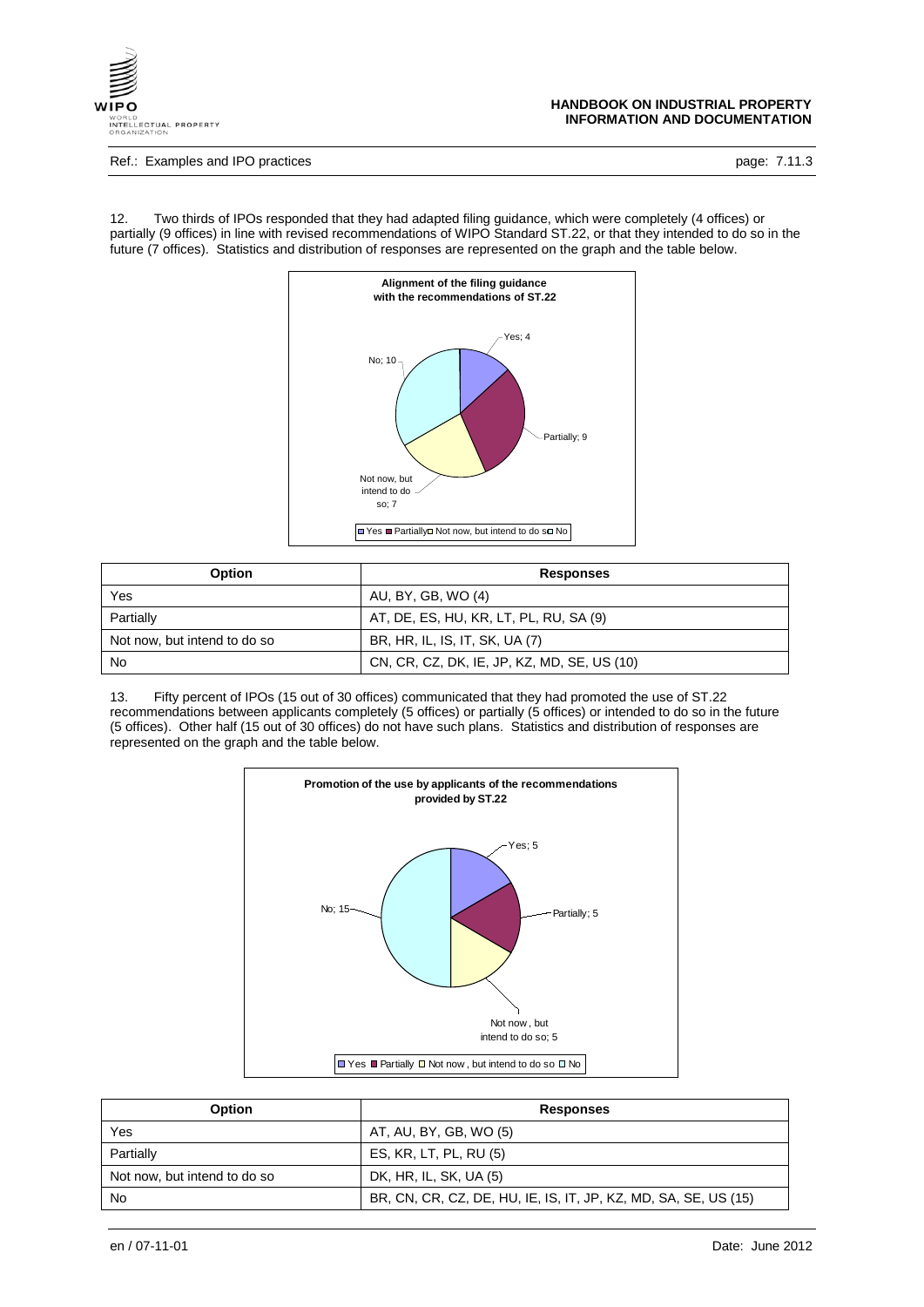

Ref.: Examples and IPO practices **page: 7.11.4** 

14. Several IPOs (AT, AU, BY, GB, PL, RU and SK) provided examples of URLs of announcements on the revision of ST.22.

15. Apart from the adaptation of filing guidance or corresponding regulations and their publication, IPOs use the following means of ST.22 promotion: website link to ST.22, translation of the Standard, or parts thereof, into the national language, information circulars, publications in IP Magazine, training courses, advisory services, etc.

## IMPLEMENTATION OF WIPO STANDARD ST.22

16. Six following questions (Questions 8 - 13) related to the IPO practices of ST.22 implementation. These questions were asked to the respondents that had indicated that they had promoted the use of ST.22 by applicants fully or partially (10 offices, 33%). Six IPOs answered to these questions, namely: AT, BY, GB, ES, RU and WO. The AU Office commented that it was premature to estimate an improvement since the corresponding Guide was implemented one month earlier (in July 2011).

17. The majority of respondents noticed some improvement in the quality of the applications submitted following the recommendations of ST.22 with respect to their formal presentation and layout. Thus, noticeable improvement was indicated by BY, ES and RU Offices. The RU Office sees the reasons of the improvement in the common applicant computerization, rather than in implementation of new Regulations. Little improvement was noticed by AT and GB. The AT Office specified that new Regulations prevented applicants from using too small font size for text parts of the application; the WO reported that no improvement was noticed since it was not measured.

18. It was not possible to draw any relevant conclusion with respect to the changes of OCR quality and costs resulting from applicants' awareness of WIPO Standard ST.22. One respondent (BY) indicated a noticeable improvement of OCR quality, while two respondents (GB and ES) noticed little improvement and half of responding Offices (AT, RU and WO) did not notice any improvement. It was though commented by the RU and WO Offices that no corresponding statistics was collected and the AT Office stated that the applications in question were not OCRed yet. Noticeable decrease in the OCR costs in terms of work-time saving was indicated by the BY Office, ES Office noticed little decrease of OCR costs. Other four Offices (AT, GB, RU and WO) reported that no decrease was noticed in this respect.

19. The practices of requesting replacement sheets on the basis of non-conformity of the application to ST.22 are different: some of the respondents (4 out of 7 offices, 57%) indicated that they requested them, others did not. In accordance with the comments received, the general practice is to request the replacement sheets on the basis of national, or PCT, regulations, wherein the recommendations of ST.22 are incorporated fully or partially.

20. Three offices communicated the approximate percentage of applications for which replacing sheets are requested. In the BY Office the replacement sheets were requested for 15% of patent applications, in the GB Office this percentage is 10-15% and in RU Office it was 3-5% during the second half of 2010 and the first half of 2011.

21. No office expressed the intention to take into account the level of compliance of the submitted application with ST.22 for the calculation of fees; GB office commented that this concept seemed interesting though.

### OCR PRACTICES OF IPOS

22. Following five questions (Questions 14 - 18) related to general aspects of OCR practices implemented in IPOs, like various purposes of OCR, outsource, accuracy requirements and quality checking measures.

23. Sixteen offices answered to the question, or some sub-questions, concerning purposes of OCR, their responses are summarized on the graph and a table below.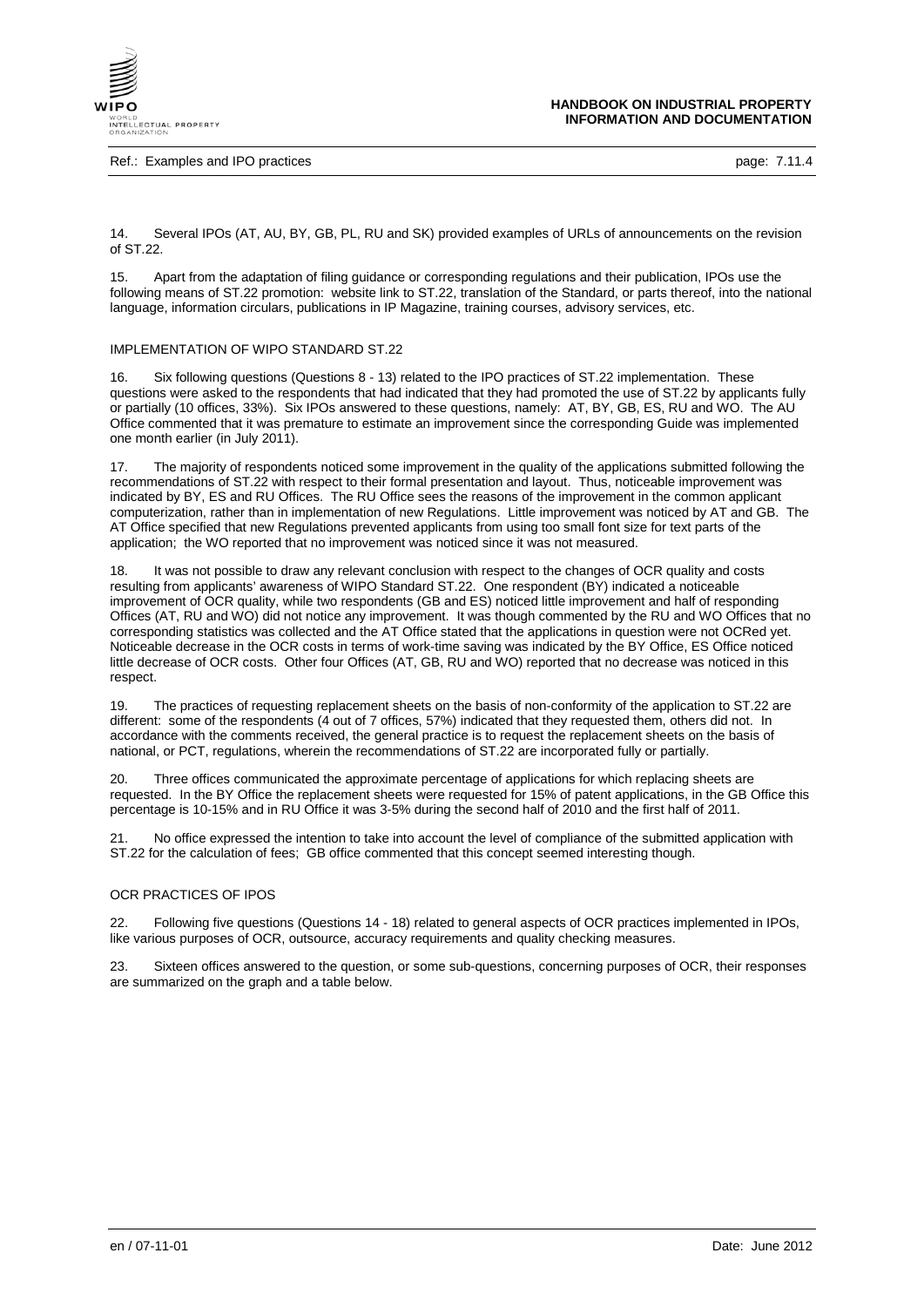



| Option    | <b>Security screening</b>                 | <b>Publication of patent</b><br>applications       | <b>Publication of granted patents</b>                      |
|-----------|-------------------------------------------|----------------------------------------------------|------------------------------------------------------------|
| Yes       | BY, CN, DE, HU, KR, RU, UA (7)            | AT, AU, CN, GB, HU, HR, KR,<br>RU, SE, UA, WO (11) | AT, AU, BY, CN, CZ, HR, HU, KR,<br>KZ, PL, RU, SE, UA (13) |
| <b>No</b> | AT, AU, GB, CZ, HR, KZ, PL, SE,<br>WO (9) | BY, CZ, KZ, PL (4)                                 | GB, WO (2)                                                 |

24. Several offices communicated the accuracy requirements applied for different purposes of OCR. Thus, on the level of security screening of patent application, in the CN Office the accuracy is 99.99%. For publication of patent applications it varies from 99% (AU) to 99.99% (CN). The GB Office capture abstracts with 99.85% of accuracy, 100% of them are manually checked. The WO Office indicated that on this stage they ensured search quality of OCR, i.e., 99.5%, the publication quality in WO Office is 99.95%. The AT and RU Offices have no accuracy checking at this stage. The accuracy requirements for granted patents applied in the AU Office are 99%. In the AT and the PL Offices 100% of documents are manually checked, RU Office have no accuracy requirements fixed.

25. As other purposes of OCR, the respondents indicated the development of search databases (BY, RU) and loading abstract texts into the internal letter writing system to be edited by technical patent examiners before publication and sending to the EPO (GB). In the SA Office OCR is used for internal notes for patent applications.

26. Over 50 % of respondents (16 out of 28 offices) indicated that no quality checking measures were used to control the quality of the OCRed patent documents. At the same time a significant number of respondents (12 out of 28 offices) reported that such measures were in place. These measures include manual check of OCR text against image in electronic dossier or paper originals (ES, GB, PL, RU, SE and UA), MS Word macros for checking and setting of uniform format, orthographic checking, or checking of incorrect recognition of Latin and Cyrillic characters when they are medley presented (RU), vertical and horizontal word checking, text checking and tag checking of randomly selected documents (CN), OCR confidence reported by the software (WO).

27. The procedure of "semi-automated" quality checking applied in CN Office is outlined in the next section "Software and Hardware used to OCR" (see paragraph 32).

28. The following eight Offices (out of 28 which have responded to the question) OCRed patent documents in foreign languages:

| <b>IPO</b> | <b>Foreign languages OCRed</b>                   |
|------------|--------------------------------------------------|
| <b>DE</b>  | No indication of specific languages was provided |
| HU         | English                                          |
| <b>KR</b>  | English                                          |
| RU         | English                                          |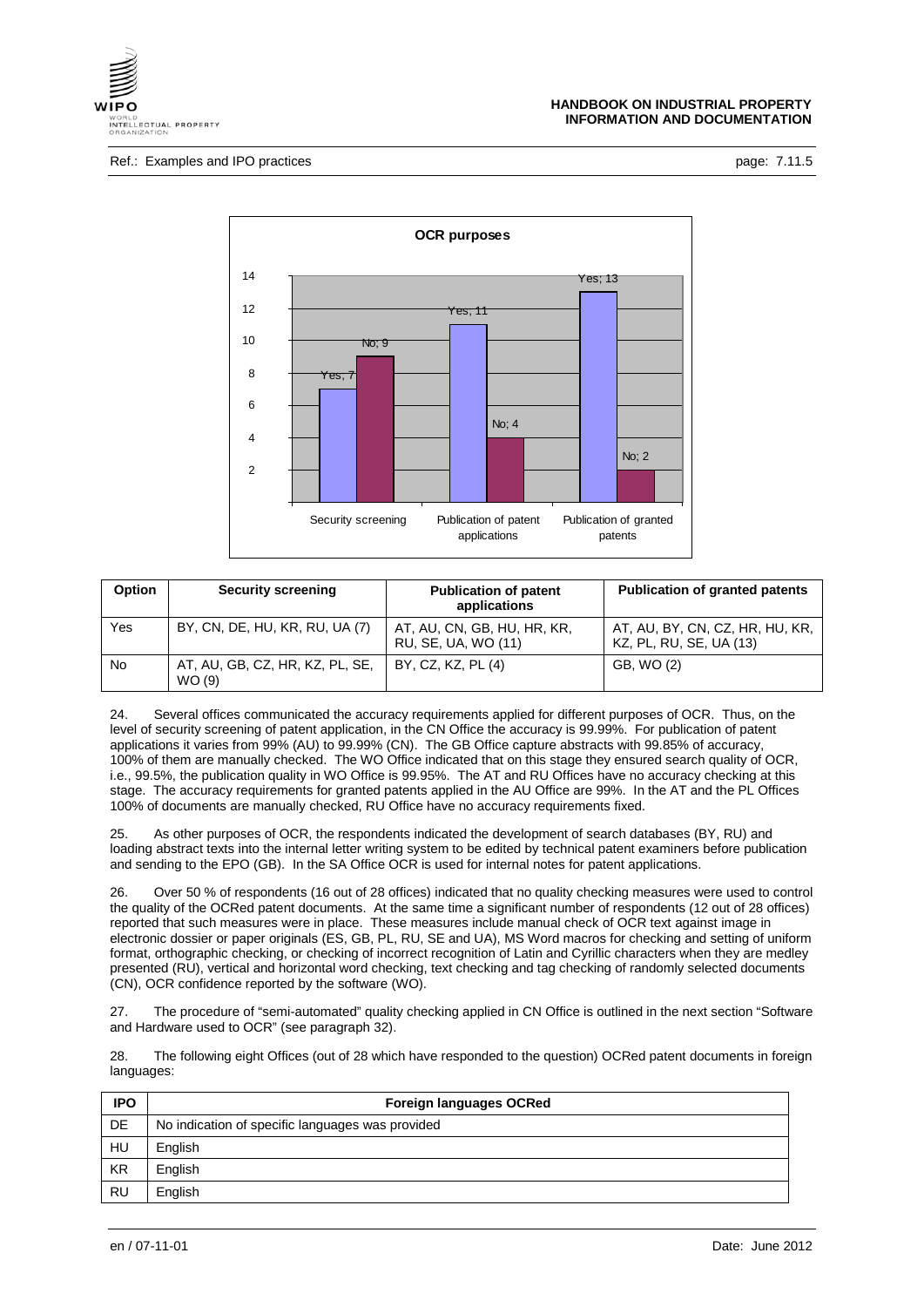

#### Ref.: Examples and IPO practices **page: 7.11.6** Page: 7.11.6

| IPO.      | Foreign languages OCRed                                                                |
|-----------|----------------------------------------------------------------------------------------|
| SE.       | Documents regarding European patents validated in Sweden in English, French and German |
| UA        | English, German, French, Spanish, Italian, Greek                                       |
| US        | Korean, Swedish, German, Chinese, French, Italian, Spanish, Japanese and Portuguese    |
| <b>WO</b> | English, French, German, Spanish, Portuguese, Korean, Chinese, Japanese and Russian.   |

29. Over 70 % of respondents (20 out of 28 offices, 71%) do not outsource the OCR of patent documents, others do OCR on different stages of the procedure: as soon as the documents are received (CN, JP), pre-grant (CZ, US) and grant stages (US), before publication (ES), etc.

## SOFTWARE AND HARDWARE USED TO OCR

30. Next three questions (Questions 19 – 21) related to the equipment and software used by IPOs or their contractors for performing OCR of patent documents. The answer rate to these questions was 83% (25 offices).

31. As it is shown on the graph below, ABBYY FineReader, Adobe acrobat, ABBYY Recognition server and PrimeOCR were the most popular software used in the Offices responded to the survey (for further details see Collated results). Four of them indicated that the specific extensions of the software used were developed in order to automate document processing (UA), make the software user-friendly (JP) and perform XML output (WO).



32. The CN Office communicated that the results of OCR using different software were compared and, if any differences were spotted, the document was forwarded to manual check.

33. The GB Office reported that it used the print function in Madras-Phoenix (e-case management system) to capture the Abstract image as a PDF which to then opened and saved using OMNIpage to load into an internal bespoke letter writing system as text for internal technical examiner to amend as appropriate. This text is then used in the publication process.

34. The SA Office does not OCR patent documents since the applicants enclose a soft copy of the application with the application submitted. The Office commented that it planned to switch over to electronic filing in the future.

35. The hardware used to perform OCR of patent documents by IPOs and their contractors is listed in the table below.

| <b>IPO</b> | <b>Hardware</b>                                                                                             |
|------------|-------------------------------------------------------------------------------------------------------------|
| AT         | Clients with Windows XP                                                                                     |
| <b>RU</b>  | PC HP 3GHz<br>Documents scanned with Kodak i620 Scanner and Fujitsu fi-5750C hardware go for OCR procedure. |
| <b>CN</b>  | SIPO applies standard PCs to the OCR of patent documents.                                                   |
| UA         | Fujitsu image scanners (e.g. 5530C)                                                                         |
| US         | USPTO hardware                                                                                              |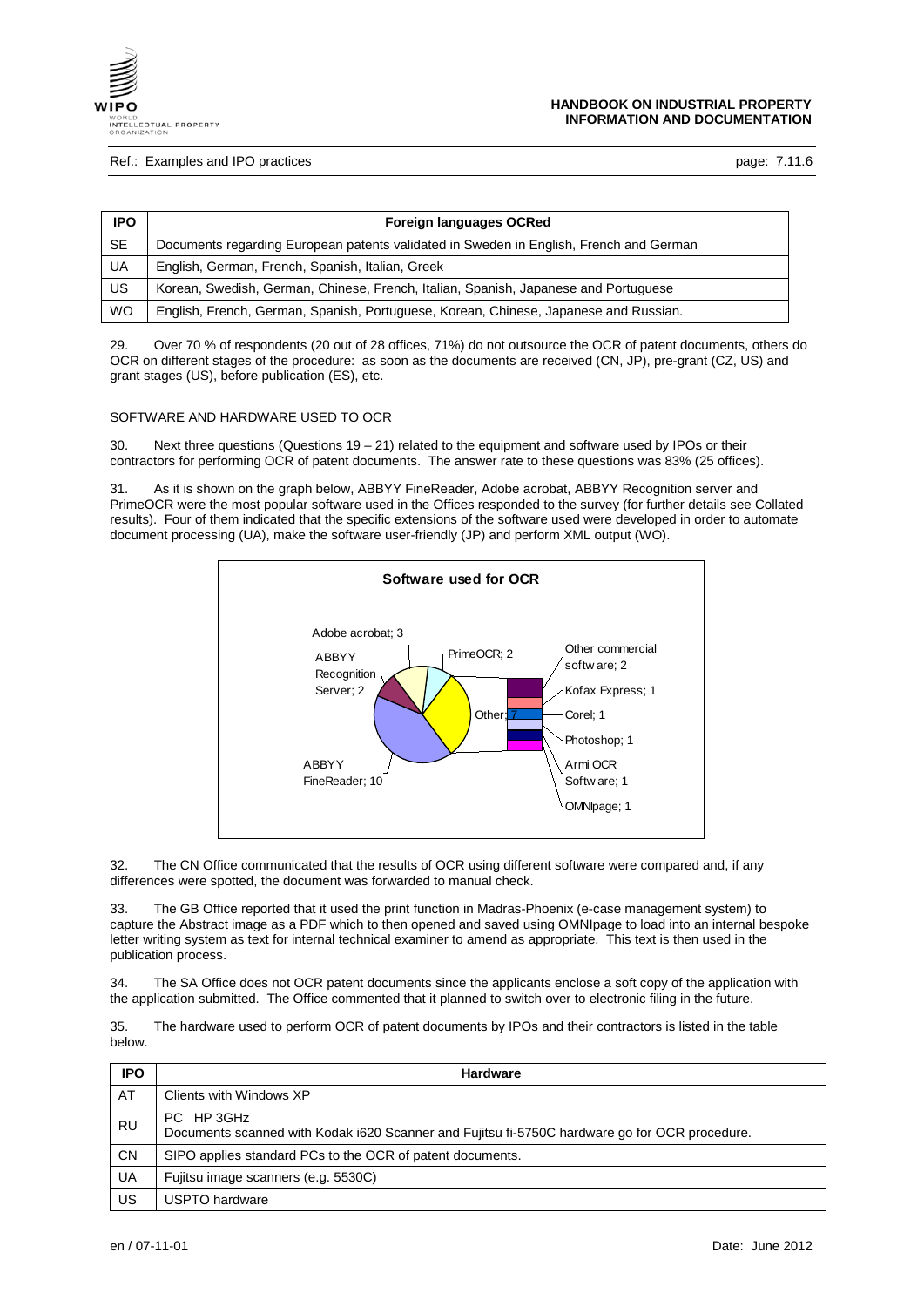

## Ref.: Examples and IPO practices **page: 7.11.7** and intervals and intervals page: 7.11.7

| <b>IPO</b> | <b>Hardware</b>                                                                                                                                                                         |
|------------|-----------------------------------------------------------------------------------------------------------------------------------------------------------------------------------------|
| JP         | Windows PC                                                                                                                                                                              |
| <b>SE</b>  | Windows server, Windows Vista                                                                                                                                                           |
| HU         | FUJITSU FI-6670/6770A SCANNER                                                                                                                                                           |
| KZ         | scanners                                                                                                                                                                                |
| HR.        | PC, scanner                                                                                                                                                                             |
| WO.        | Linux PC servers                                                                                                                                                                        |
| AU         | Scanner                                                                                                                                                                                 |
| BY         | hp scanjet 5590, hp scanjet automatic document feeder                                                                                                                                   |
| <b>PL</b>  | Scanners: Microtec S400, Fujitsu fi-6230, Fujitsu fi-5900C, Microtec I900                                                                                                               |
| <b>SA</b>  | The Office has professional scanners that could be used to perform the OCR of patent documents. They are<br>used for scanning all applications in TIFF format for publication purposes. |
| <b>KR</b>  | HP DL580 G5(P4 Xeon)                                                                                                                                                                    |
| ES.        | Application server                                                                                                                                                                      |

# WORKFLOW

36. Eight following questions (Questions 22 – 29) related to the workflow of the OCR of patent documents, their storage, subsequent corrections, interrelations of OCR with other components of document processing, use of the documents OCRed by other IPOs and usages of OCRed documents by customers. The answer rate to these questions was 60% (18 offices).

37. Fifteen Offices provided the description of the workflow used for the OCR of patent documents (see the table below).

| <b>IPO</b> | <b>OCR workflow</b>                                                                                                                                                                                                                                                                                                                                                                                                                                                              |
|------------|----------------------------------------------------------------------------------------------------------------------------------------------------------------------------------------------------------------------------------------------------------------------------------------------------------------------------------------------------------------------------------------------------------------------------------------------------------------------------------|
| AT         | 1.<br>Examiner defines pages for publication.<br>2.<br>Indicated pages are scanned.<br>3.<br>OCR + spelling check + manual formatting in MS Word.<br>Formatted text is compared with original paper pages.<br>4.<br>5.<br>Errors are corrected.<br>6.<br>MS-Word version is transformed to pdf.<br>7.<br>Produced PDF is merged with the PDF of the first page (which has been prepared separately) and (for Utility<br>models) with PDF of the Search report.                   |
| <b>BR</b>  | After publication and indexation, all patent documents published since August 1, 2006 are being sent to WIPO's<br>PATENTSCOPE, the agreement foresees the OCR for this documentation, to begin shortly                                                                                                                                                                                                                                                                           |
| <b>BY</b>  | The claims are scanned after the preliminary examination is finished; bibliographic data are not scanned; other<br>parts of a patent application are scanned for official publication of a patent.                                                                                                                                                                                                                                                                               |
| <b>CN</b>  | The OCR workflow includes eight procedures: scanning, recognition, vertical work check, horizontal word check,<br>text check, tagging, tag check and quality check                                                                                                                                                                                                                                                                                                               |
| ES         | The Office scan documents submitted on paper and send them in electronic format via FTP to the contractor for<br>OCR.                                                                                                                                                                                                                                                                                                                                                            |
| <b>GB</b>  | The IPO OCR (captures and converts) abstract text when the applicant requests a Search (within 12 months of<br>filing). This abstract text (when amended by the technical examiner) is used in the publication process (loaded into<br>EPOQUE) if the application proceeds to Publication.<br>Post Publication: the EPO (19-20 months after filing), through a third part agreement, loads GB Full text<br>(Description & Claims) into EPOQUE and Worldwide Esp@cenet databases. |
| <b>HR</b>  | 1.<br>Scanning documents.<br>2.<br>Creating PDF files.<br>3.<br>Inputting PDF files into OCR software (FineReader).<br>Marking all parts of documents (text, tables and images).<br>4.<br>5.<br>Reading marked blocks.<br>6.<br>Saving doc files.<br>7.<br>Checking in MS Word.                                                                                                                                                                                                  |
| HU         | Scanning the documents, storing the documents, automatic OCR in batch every night.                                                                                                                                                                                                                                                                                                                                                                                               |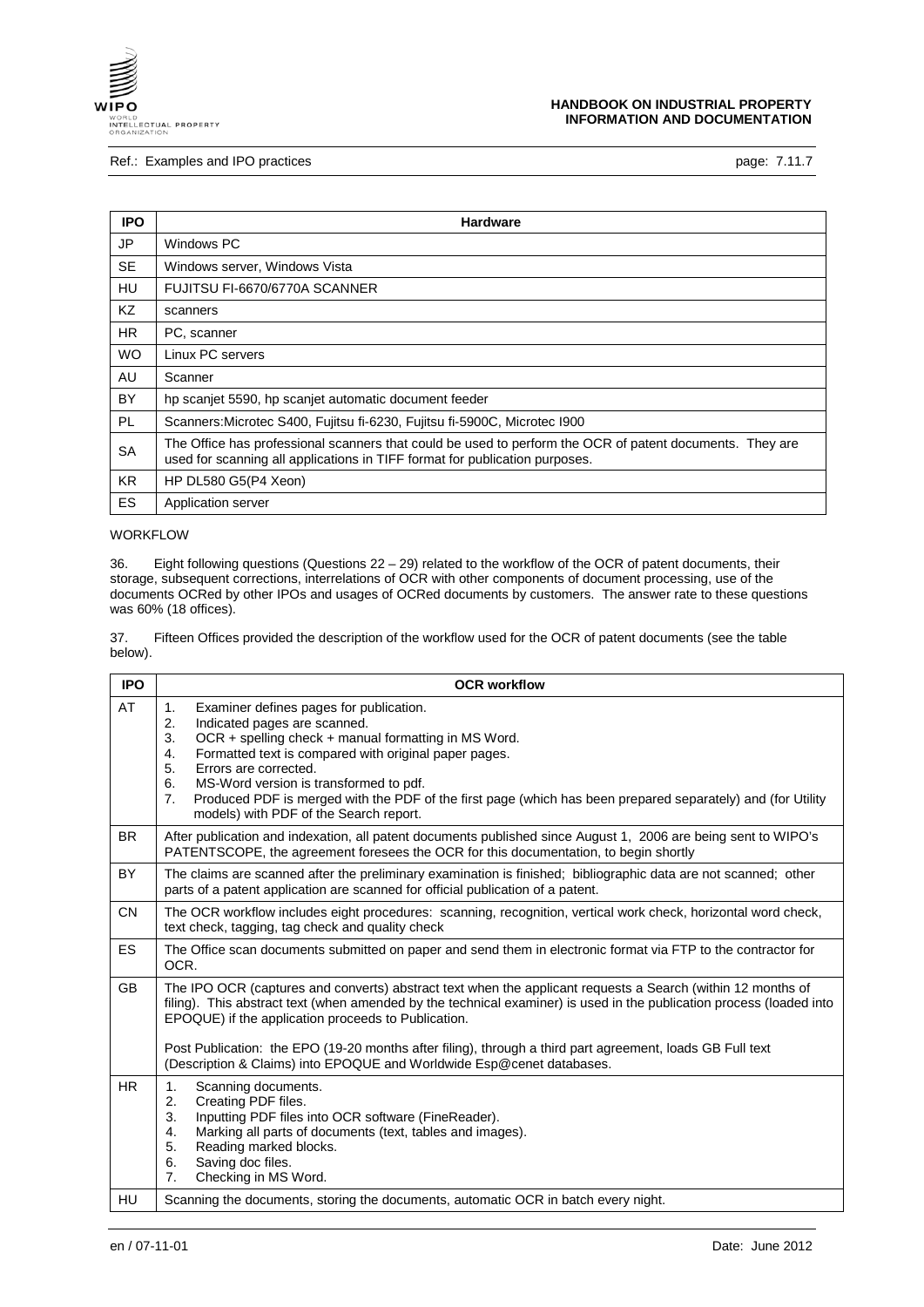

### Ref.: Examples and IPO practices **page: 7.11.8** contract page: 7.11.8

| <b>IPO</b> | <b>OCR workflow</b>                                                                                                                                                                                                                                                                                                                                                                                                                                                                                                                                                                                                                                                                                                                |  |  |
|------------|------------------------------------------------------------------------------------------------------------------------------------------------------------------------------------------------------------------------------------------------------------------------------------------------------------------------------------------------------------------------------------------------------------------------------------------------------------------------------------------------------------------------------------------------------------------------------------------------------------------------------------------------------------------------------------------------------------------------------------|--|--|
| JP         | Filed application documents are converted into image data via scanner and into text data via OCR software                                                                                                                                                                                                                                                                                                                                                                                                                                                                                                                                                                                                                          |  |  |
| KR.        | The documents are scanned and OCRed, converted texts are corrected                                                                                                                                                                                                                                                                                                                                                                                                                                                                                                                                                                                                                                                                 |  |  |
| PL         | 1.<br>Scan and OCR of the original document (used software: ABBYY Fine Reader 9.0 Professional Edition).<br>2.<br>Preliminary verification of OCRed text by the Office's staff.<br>Creation of the document (used software: MS Word) based on OCRed text; bibliographic data; images and<br>3.<br>claims, using fixed template.<br>Saving in DOC format.<br>$\mathbf{4}$ .<br>5.<br>Comparison of the DOC document and paper document by PPO's staff - final revision of the DOC document.<br>Transformation of the DOC document into searchable PDF using predefined scripts (used software: Microsoft<br>6.<br>Word, Adobe Acrobat Professional).<br>Publication on PPO's website databases and on the Publication Server.<br>7. |  |  |
| <b>RU</b>  | OCR is carried out by software ABBYY Fine Reader 9.0.                                                                                                                                                                                                                                                                                                                                                                                                                                                                                                                                                                                                                                                                              |  |  |
|            | 1.<br>Before the OCR process, scanned document pages are divided for blocks: text, tables or images.<br>2.<br>OCR-ed text is corrected by operator.<br>3.<br>Pages are saved in MS Word in RTF format.<br>$\overline{4}$ .<br>Each file is named according to the type of application part - abstract, description, claims.<br>5.<br>Then the text is formatted in MS Word.<br>Mathematic and physical formulas are put in the text as image objects by formula editor Microsoft Equation.<br>Chemical formulas are put as objects by software ISIS Draw.                                                                                                                                                                          |  |  |
| <b>SE</b>  | New patent abstracts are OCRed every day, and manually controlled thereafter. Published patent applications and<br>patent documents are OCRed once a week automatically.                                                                                                                                                                                                                                                                                                                                                                                                                                                                                                                                                           |  |  |
| UA         | Workflow for OCR of patent documents in UA Office<br>Mail<br><b>System of Document</b><br>Personal delivery<br>Registration<br>e-Documents?<br>$\omega$<br>e-Filing<br><b>No</b><br>Scanning<br>documents on<br>paper<br><b>ABBYY Recognition</b><br>Server 3.0<br><b>General Department</b><br><b>Automated Systems</b><br>DOC                                                                                                                                                                                                                                                                                                                                                                                                    |  |  |
| <b>WO</b>  | Automatic OCR in batch.<br>1.<br>2.<br>Human proofreading of worse cases identified by the OCR software character recognition confidence levels.<br>3.<br>Export of the OCR in XML and HTML.                                                                                                                                                                                                                                                                                                                                                                                                                                                                                                                                       |  |  |

38. 60 % of the IPOs (15 out of 25 offices) responded that they performed the quality check of OCRed patent documents. The checking is performed manually by the employees of the Office on the whole array (AT, GB, PL, RU and UA) or on selected documents (SE and WO).

39. The majority of the Offices communicated that, when the document was found to be defective after publication, they published a correction or republished the document, 80% (16 out of 20 offices) explicitly stated this in their responses. Six of them (AT, BY, CN, GB, HR and SK) indicated that they proceeded according to recommendations of corresponding WIPO Standards (ST. 50, ST.16 and ST.9). Five Offices (CN, CR, HU, KR and US) reported that the correction was carried out upon request of the applicant. The GB Office commented that they reported the errors in the OCR capturing process to the EPO in order to correct the EPO databases. The CN Office communicated that they sent documents identified as defective back to the contractor for reprocessing, the WO Office indicated that they used the services of an external contractor to improve the OCR of backfile published documents.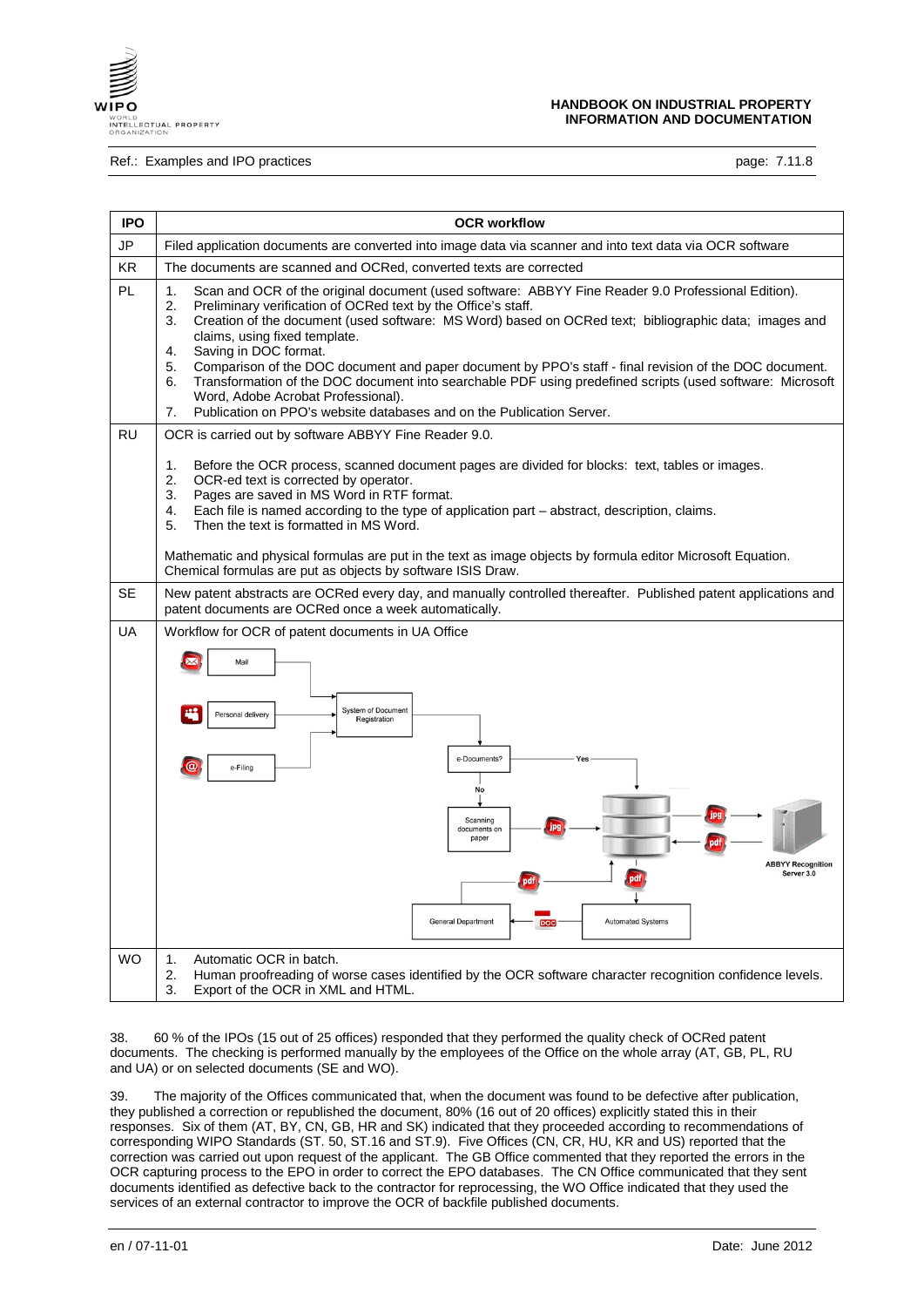

Ref.: Examples and IPO practices **page: 7.11.9** and intervals and intervals page: 7.11.9

40. One of the questions in this section, namely Question 25, related specifically to storage of patent documents after OCR. Twenty-five Offices described their practices, answering to this question or some sub-questions thereof. Twenty-one IPOs provided information on the formats used for storage of OCRed documents (see table and graph below). The survey shows that the two most popular formats used were PDF and text (mainly MS Word), other formats used were image (mainly TIFF) and XML.



| <b>IPO</b>    | <b>Formats used</b>                                                                              |                  |              |
|---------------|--------------------------------------------------------------------------------------------------|------------------|--------------|
| AT            | Text (MS Word)                                                                                   | PDF (bookmarked) |              |
| AU            |                                                                                                  | <b>PDF</b>       |              |
| BY            | Text (MS Word (rtf))                                                                             | <b>PDF</b>       | Image (TIFF) |
| CN            | <b>XML</b>                                                                                       |                  |              |
| ${\sf CR}$    |                                                                                                  |                  | Image        |
| CZ            | Text (MS Word (doc))                                                                             |                  |              |
| ES            |                                                                                                  | <b>PDF</b>       |              |
| GB            | Text (MS Word, HTML)                                                                             |                  |              |
| HR            | Text (MS Word (doc))                                                                             |                  |              |
| HU            |                                                                                                  | <b>PDF</b>       |              |
| $\mathsf{JP}$ | XML (in conformity<br>with ST.36)                                                                |                  |              |
| KZ            |                                                                                                  | <b>PDF</b>       |              |
| LT.           |                                                                                                  | <b>PDF</b>       |              |
| MD            | Text (MS Word)                                                                                   |                  |              |
| PL.           |                                                                                                  | <b>PDF</b>       |              |
| <b>RU</b>     | Text (MS Word (doc, rtf))                                                                        |                  | Image (TIFF) |
| <b>SE</b>     | Text                                                                                             |                  |              |
| UA            |                                                                                                  | <b>PDF</b>       |              |
| US            | <b>XML</b>                                                                                       |                  |              |
| WO            | WIPO uses proprietary binary format containing all the information coming out of the OCR process |                  |              |

41. More than 50% of respondents (13 out of 22 offices) indicated that the storage format(s) that they used allow for later quality improvements of OCRed patent documents. For further details see individual responses of AT, GB and JP.

42. With respect to the possibility to quickly identify patent documents with OCR defects, 67% of respondents (14 out of 21 offices) answered that a storage format that they used did not allow for such identification. One third of respondents (BY, GB, HU, KR, KZ, RU and WO) communicated that this possibility existed in their practice (see individual responses provided by the GB and HU for further information). The JP Office commented that the practice implemented in the JPO ensured preventing the generation of defective patent documents.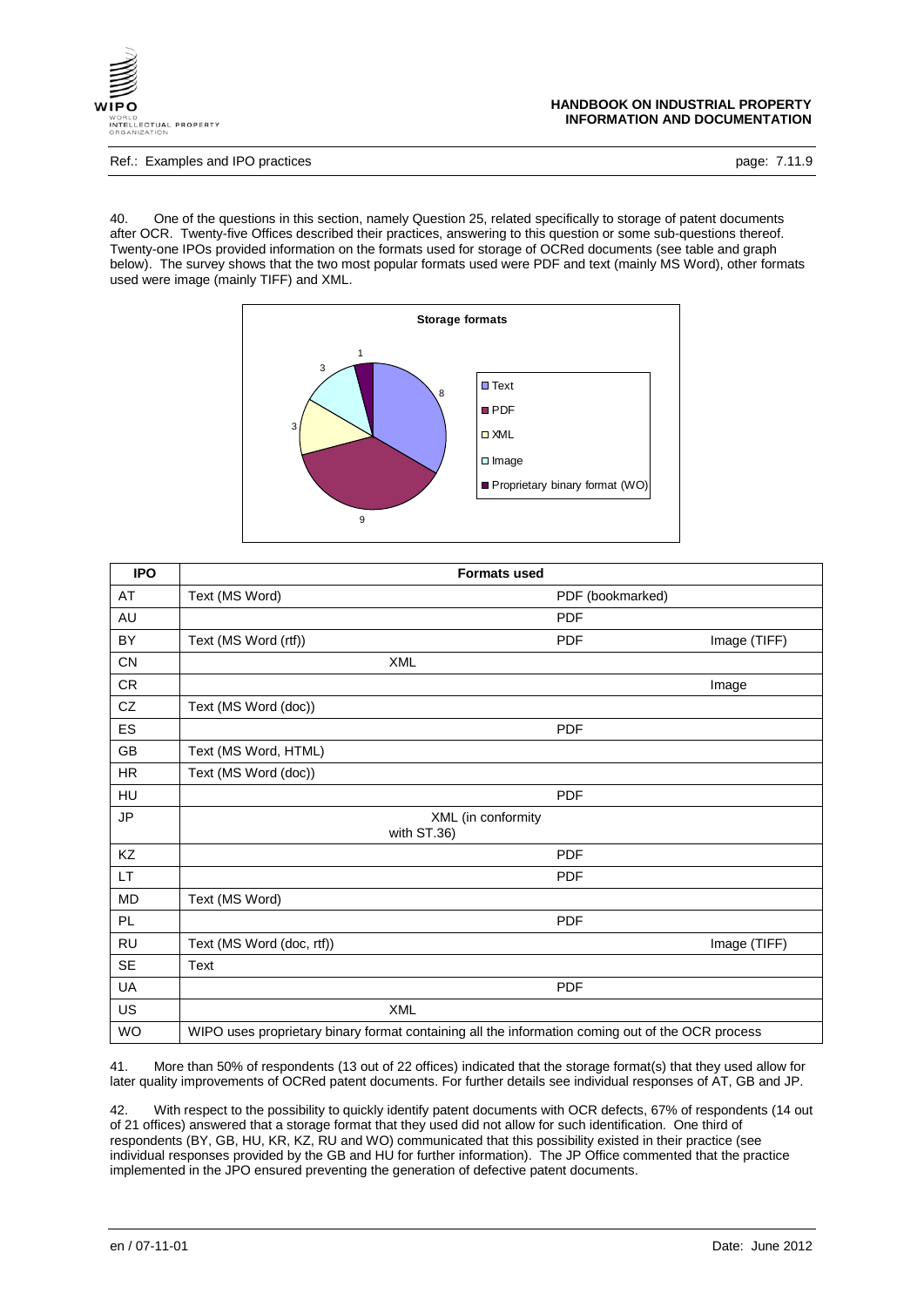

Ref.: Examples and IPO practices **page: 7.11.10** 

43. Responding to the question concerning the possibility to view or exchange patent documents in different renditions, 60% of IPOs (12 out of 20 offices) reported that the storage format(s) used allowed for it.

44. Nine of 22 Offices (41%) responded that they retained detailed and complete raw information obtained from the OCR process; other 59 % of IPOs provided negative response to this question. In AT Office the "Fine reader document" was kept for some time in order to make it possible to check spelling or redo OCR (see individual response). The CN Office kept information on the position on the page of Complex Work Unit, such as mathematical and chemical formula.

45. Eighteen Offices responded to the question concerning capturing table contents and mathematical and chemical formula in text format, 5 of them (BY, KR, RU, UA, US) answered positively, 8 Offices (AU, CN, CR, ES, HU, JP, PL, WO) answered negatively and 5 IPOs (AT, BR, HR, SA, SE) did not provide a definite answer. So the results of the survey do not allow defining a general trend with respect to capturing table contents and mathematical and chemical formula in text format, since the IPO practices are different. Moreover, for one Office this question may be answered in different ways depending on certain conditions, such as the complexity of the object to be OCRed (AT), or the possibility to capture the context in the text format (SE).

46. Half of respondents (12 out of 24 offices) indicated that the OCR of patent documents increased the efficiency of the work of the Office. It was commented that the OCR could facilitate the security screening, preparation of notifications and abstract rewriting carried out by examiners (CN), patent searching (US), quick population of the IPO database with searchable patent documents (PL) and quick access to these documents (IL), examination process (BY, SE), it also assists the translation process (abstracts and reports) and is used to complete a full text publication product (WO).

47. Eleven of 26 Offices responded that they OCR other documents but not only patent documents, for example, documents for protection of different types of industrial property rights (utility models, list of goods and services for trademarks, distinctive signs, etc.), nullity texts for opposition (AT), non-patent literature for internal use (RU, SE), amendment documents and observations from applicants (CN), technology transfer contracts (BR), correspondence (MD).

48. According to the collected responses, the OCRed patent documents are available to and used by IPO examiners as well as by general public to perform patent search. Mainly they are published on the web-sites and publication servers of issuing Offices, electronic products prepared by IPOs, in the databases of PI providers (e.g., EPOQUE and Espacenet were mentioned in the responses), or on CD-ROMs (MIMOSA). Detailed information on Offices' experience is available in the Collated report.

49. Eleven of 26 responded Offices (42 %) use OCRed patent documents provided by other Offices. The most "popular" sources are Patentscope and EPO databases, also mentioned: PCT documents entering national phase (AU), Google patents and DEPATISNet (PL), documents provided by ES Office (CR). The "inverse process" is performed in the WO Office: the IB OCR documents from Mexico, South Africa, Morocco, Israel, Brazil, Panama, Cuba, Spain (very old documents), Dominican Republic, ARIPO and Kenya.

## COMMENTS AND CONCLUSIONS

50. The survey confirms that the majority of documents accepted by the IPOs all over the world are submitted on paper or in image format, and, at the same time, the quality requirements introduced for published patent documents and patent information databases are very high. Consequently, the quality of OCR, as the main step in the transformation of "raw" information received from the applicant to the format in which it will be published by the Office or other patent information provider remains a very important issue and will not lose its importance in the future.

51. WIPO Standard ST.22, which objective is to achieve the lowest possible error rate in the step of automatic reading of the text of patent applications whilst, at the same time, still permitting efficient personal reading of the document, is the tool aimed to assist in the preparation of a patent application in a typewritten form suitable for the subsequent production of an electronic digitized record of the contents of the patent application. The survey shows that, directly or indirectly, the recommendations of ST.22 are used, or planned to be used in the future, by the majority of IPOs' to ensure that the quality of paper applications or applications submitted in image format is sufficient for their subsequent transformation into storage and publication format using OCR techniques.

52. Taking into account the above, it can be concluded that the current WIPO Standard ST.22 serves its purpose and provides necessary guidance on preparation of patent applications suitable for subsequent OCR. Therefore, for the moment, no revision of the said Standard is needed.